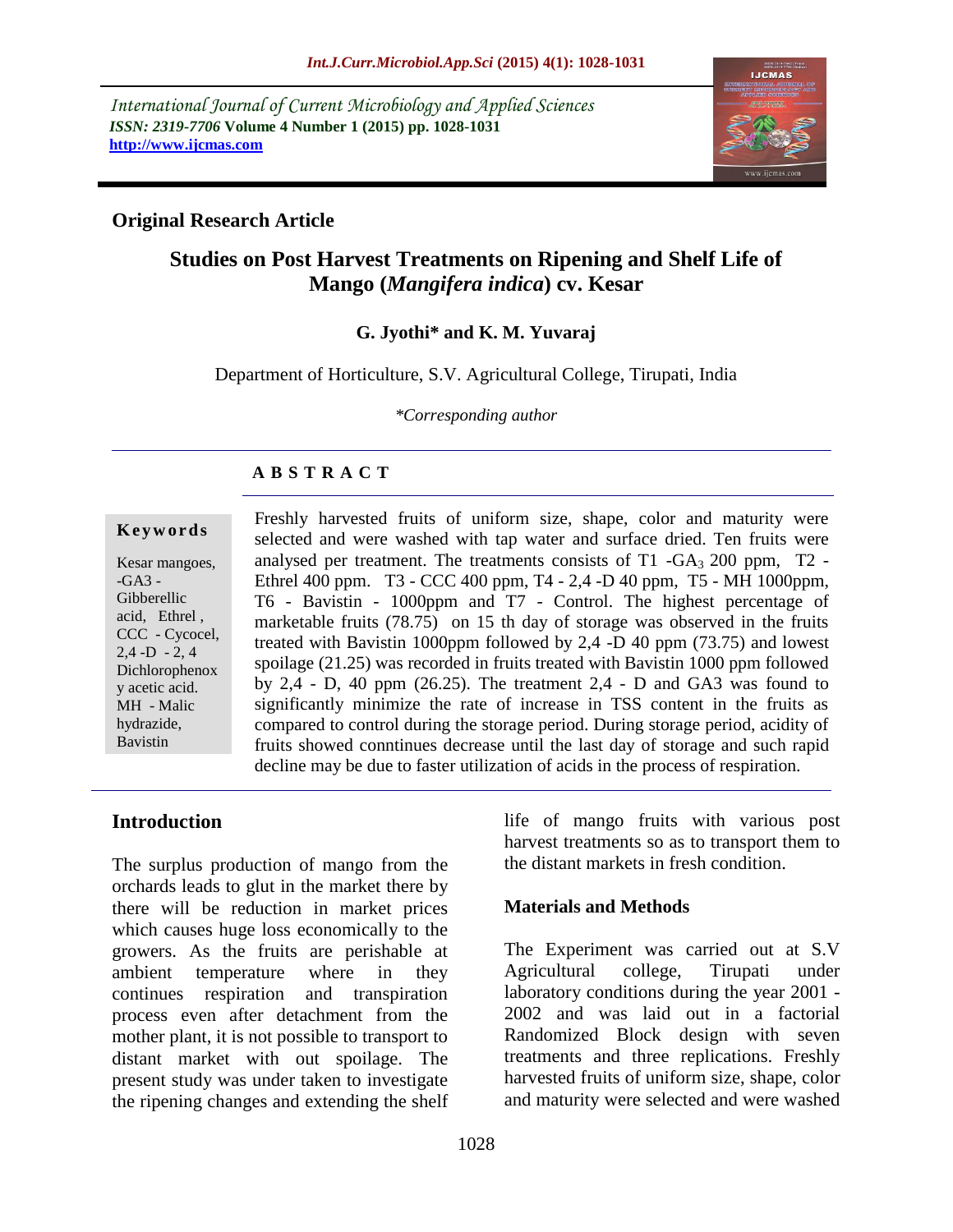with tap water and surface dried. Ten fruits were analysed per treatment. The fruits were dipped in the respective chemical solutions for ten minutes and dried under shade for 30 minutes. The treated fruits were packed in card board carton boxes using news paper as lining material and stored under laboratory conditions.

#### **Treatments**

T1 -GA3 200 ppm. T5 - MH 1000ppm

T2 - Ethrel 400 ppm. T6 - Bavistin - 1000ppm.

T3 - CCC 400 ppm. T7 - Control.

T4 - 2,4 -D 40 ppm.

Observation of fruits for various parameters was recorded at respective 5 days interval. Physiological loss in weight (PLW%) was determined by recording the initial weight of fruits prior to packing and subsequently at 5 days intervals. The reduction in weight was expressed on percentage basis. For marketable fruits, the number of visibly sound fruits that can be marketed were counted and expressed as percentage over the total number of fruits at specific interval. Similarly, for spoilage percentage, the number of visibly diseased, over ripe fruits was counted and expressed as percentage over the total number of fruits at specific intervals. Total soluble solids, asccorbic acid and Total sugar content were assessed.

#### **Results and Discussion**

The results of percentage marketable fruits which are influenced by various post harvest treatments were presented in the table 1.

On the 15th day of storage, the highest percentage of marketable fruits (78.75) was observed in the fruits treated with Bavistin

1000 ppm followed by 2,4 - D 40 ppm (73.75). This may be due to treatment effect with retarded ripening and reduced the weight loss through controlled transpiration and respiration rates and also prevent the micro organisms infection. Similar findings were reported by parmer (1982) in mango and patel *et al.,* (1994) in guava. On 15th day of storage, lowest spoilage (21.25) was recorded in fruits treated with Bavistin 1000 ppm followed by  $2,4$  - D, 40 ppm  $(26.25)$ and the remaining treatments also gave promising results to reduce the spoilage of fruits. This may be due to slow ripening process through production in transpiration and metabolic activity.

Bavistin is a systemic fungicide it persists in the long period in the peel tissues of fruits and also prevents the entry of micro organisms. Similar findings were reported by Parmar (1982) and Omprakash (1993) i mango with Bavistin, Patel *et al.,* (1994) in guava with 2,4 - D. The treatment 2,4 - D and GA3 was found to significantly minimize the rate of increase in TSS content in the fruits as compared to control during the storage period. This might be due to retarded respiration and oxidation rate with higher gaseous diffusion of fruits.

The present investigation showed that the TSS accumulation was low in case of treated fruits as compared to untreated fruits. This is in confirmation with the results reported by Dashora *et al.*, (1988) in sweet orange. During storage period, acidity of fruits showed continues decrease until the last day of storage. Such rapid decline may be due to faster utilization of acids in the process of respiration. These results are in agreement with Avaiya and Singh (1991) in Sapota fruits with GA3 application and reported that it may be attributed to its high utilization in respiration during ripening in the presence of reduced sugar supply as a substrate of respiration due to treatments.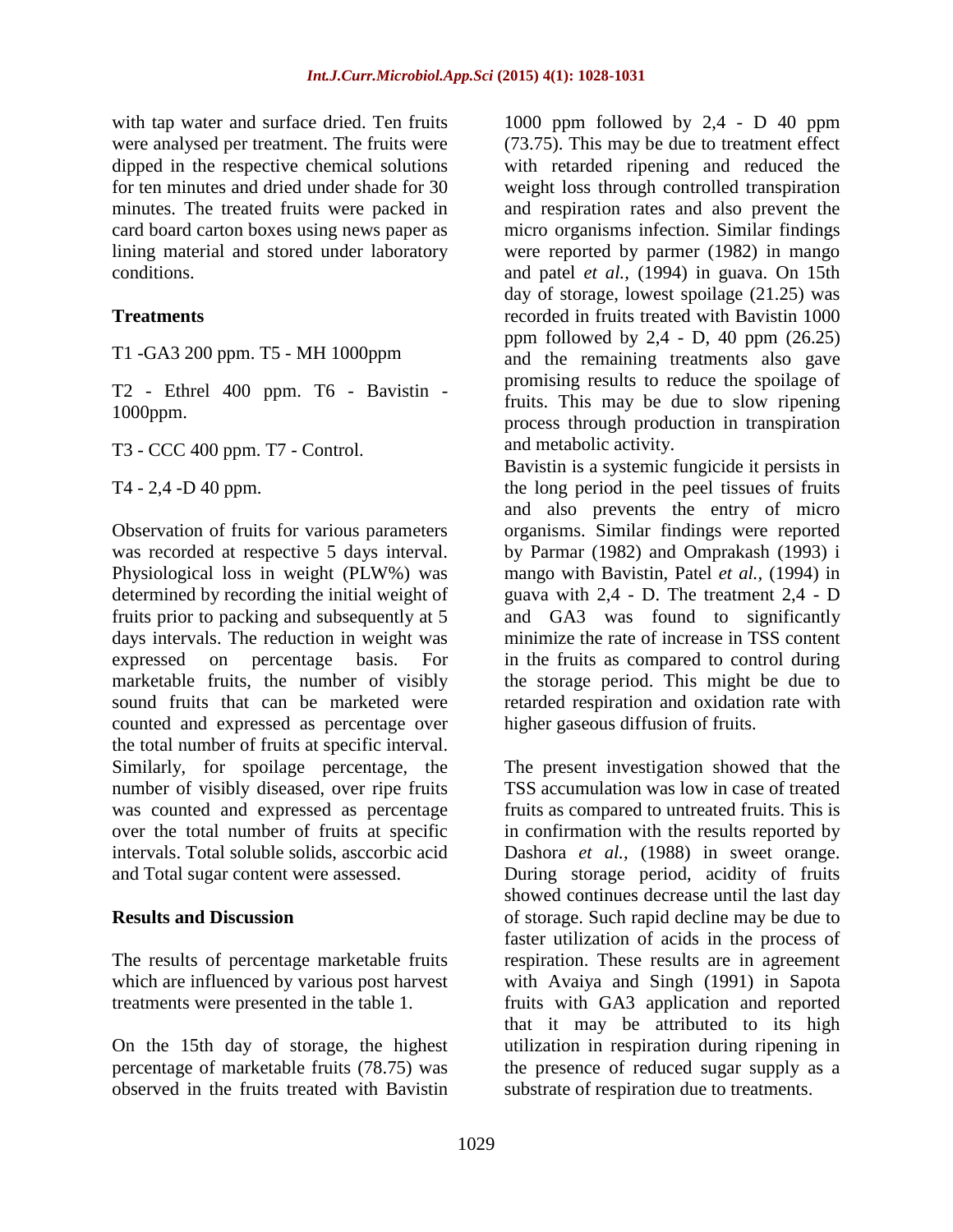| S.no | <b>Treatments</b>       | PLW $(\%)$            |       |       | Marketable fruit (%)  |       |       |
|------|-------------------------|-----------------------|-------|-------|-----------------------|-------|-------|
|      |                         | Storage period (days) |       |       | Storage period (days) |       |       |
|      |                         | 5                     | 10    | 15    | 5                     | 10    | 15    |
| 1.   | GA <sub>3</sub> 200 ppm | 10.10                 | 16.23 | 19.51 | 100.00                | 86.25 | 71.25 |
| 2.   | Ethrel 400 ppm          | 11.16                 | 17.62 | 20.09 | 100.00                | 71.25 | 61.25 |
| 3.   | CCC 400 ppm             | 10.69                 | 17.12 | 20.51 | 100.00                | 77.50 | 63.75 |
| 4.   | 2, 4- D 40 ppm          | 9.56                  | 15.11 | 19.06 | 100.00                | 90.00 | 73.75 |
| 5.   | MH 1000 ppm             | 10.25                 | 16.88 | 20.05 | 100.00                | 82.50 | 66.25 |
| 6.   | Bavistin 1000ppm        | 10.41                 | 16.40 | 20.32 | 100.00                | 92.50 | 78.75 |
| 7.   | Control                 | 11.70                 | 18.83 | 22.08 | 100.00                | 66.25 | 58.75 |
|      | $S.Em +/-$              | 0.22                  | 0.31  | 0.14  | 2.34                  | 2.81  | 3.88  |
|      | $C.D$ at 5%             | 0.62                  | 0.86  | 0.40  |                       | 8.02  | 11.06 |

| <b>Table.1</b> Effect of Post harvest treatment treatments on physiological weight loss (%) and |  |
|-------------------------------------------------------------------------------------------------|--|
| marketable fruit $(\%)$                                                                         |  |

**Table.2** Effect of Post harvest treatment treatments on spoilage fruit (%) of Kesar mangoes during storage.

| S.no | <b>Treatments</b>       | Spoilage (%)          |       |       |  |  |
|------|-------------------------|-----------------------|-------|-------|--|--|
|      |                         | Storage period (days) |       |       |  |  |
|      |                         | 5                     | 10    | 15    |  |  |
| 1.   | GA <sub>3</sub> 200 ppm | 0.00                  | 13.75 | 28.75 |  |  |
| 2.   | Ethrel 400 ppm          | 0.00                  | 28.75 | 38.75 |  |  |
| 3.   | CCC 400 ppm             | 0.00                  | 22.50 | 36.25 |  |  |
| 4.   | 2, 4- D 40 ppm          | 0.00                  | 10.00 | 26.25 |  |  |
| 5.   | MH 1000 ppm             | 0.00                  | 17.50 | 33.75 |  |  |
| 6.   | Bavistin 1000ppm        | 0.00                  | 7.5   | 21.25 |  |  |
| 7.   | Control                 | 0.00                  | 33.75 | 41.25 |  |  |
|      | $S.Em$ +/-              | 2.34                  | 2.74  | 3.05  |  |  |
|      | C.D at $5%$             |                       | 7.84  | 8.73  |  |  |

**Table.3** Effect of post harvest treatments on TSS (%) and acidity (%) of Kesar mangoes during storage.

| S.no | <b>Treatments</b>       | TSS(%)                |       |       | Acidity $(\% )$       |      |           |
|------|-------------------------|-----------------------|-------|-------|-----------------------|------|-----------|
|      |                         | Storage period (days) |       |       | Storage period (days) |      |           |
|      |                         | 5                     | 10    | 15    | 5                     | 10   | 15        |
| 1.   | GA <sub>3</sub> 200 ppm | 14.16                 | 15.46 | 16.48 | 0.68                  | 0.42 | 0.30      |
| 2.   | Ethrel 400 ppm          | 14.62                 | 16.18 | 16.97 | 0.56                  | 0.37 | 0.21      |
| 3.   | CCC 400 ppm             | 14.45                 | 15.97 | 16.92 | 0.64                  | 0.37 | 0.21      |
| 4.   | 2, 4- D 40 ppm          | 14.05                 | 14.48 | 15.30 | 0.68                  | 0.44 | 0.31      |
| 5.   | MH 1000 ppm             | 14.22                 | 15.52 | 16.67 | 0.66                  | 0.41 | 0.24      |
| 6.   | Bavistin 1000ppm        | 14.38                 | 15.85 | 16.67 | 0.64                  | 0.40 | 0.23      |
| 7.   | Control                 | 14.96                 | 16.36 | 17.10 | 0.62                  | 0.32 | 0.20      |
|      | $S.Em +/-$              | 0.05                  | 0.05  | 0.07  | 0.05                  | 0.06 | 0.03      |
|      | C.D at $5\%$            |                       | 0.14  | 0.21  | <b>NS</b>             | 0.01 | <b>NS</b> |